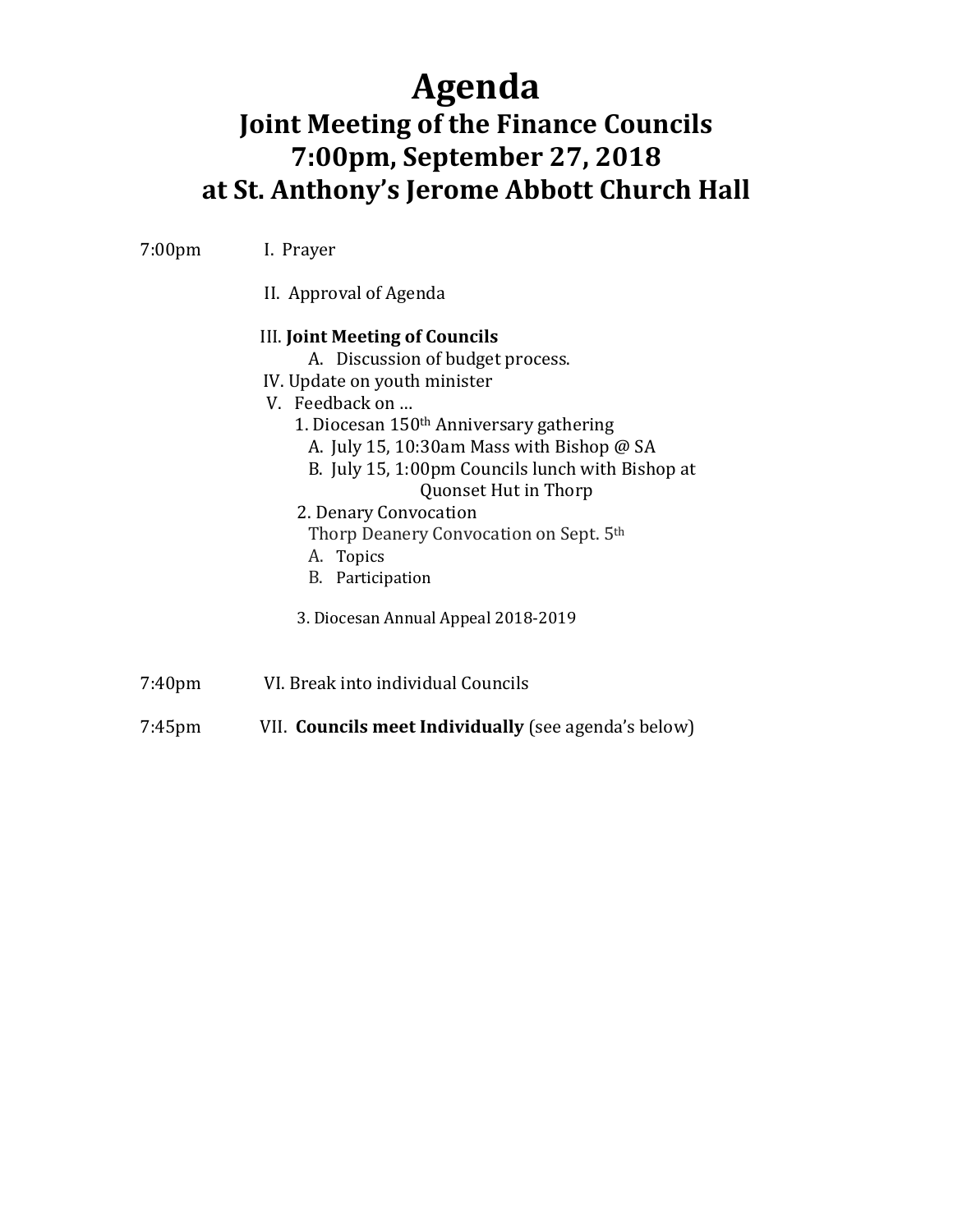## **Holy Family**

| $7:45$ pm | 1. Review Monthly Reports (Lonna)<br>A. Statement of Activities<br><b>B.</b> Cash and Savings Report |
|-----------|------------------------------------------------------------------------------------------------------|
|           | 2. Update on projects                                                                                |
|           | 3. Do we have a team and date set for the parish self audit?                                         |
|           |                                                                                                      |

4. Future meetings A. Dec. 20 HF Parish Council & Finance Council 7:00pm@ HF

8:20pm 5. Closing Prayer and Adjourn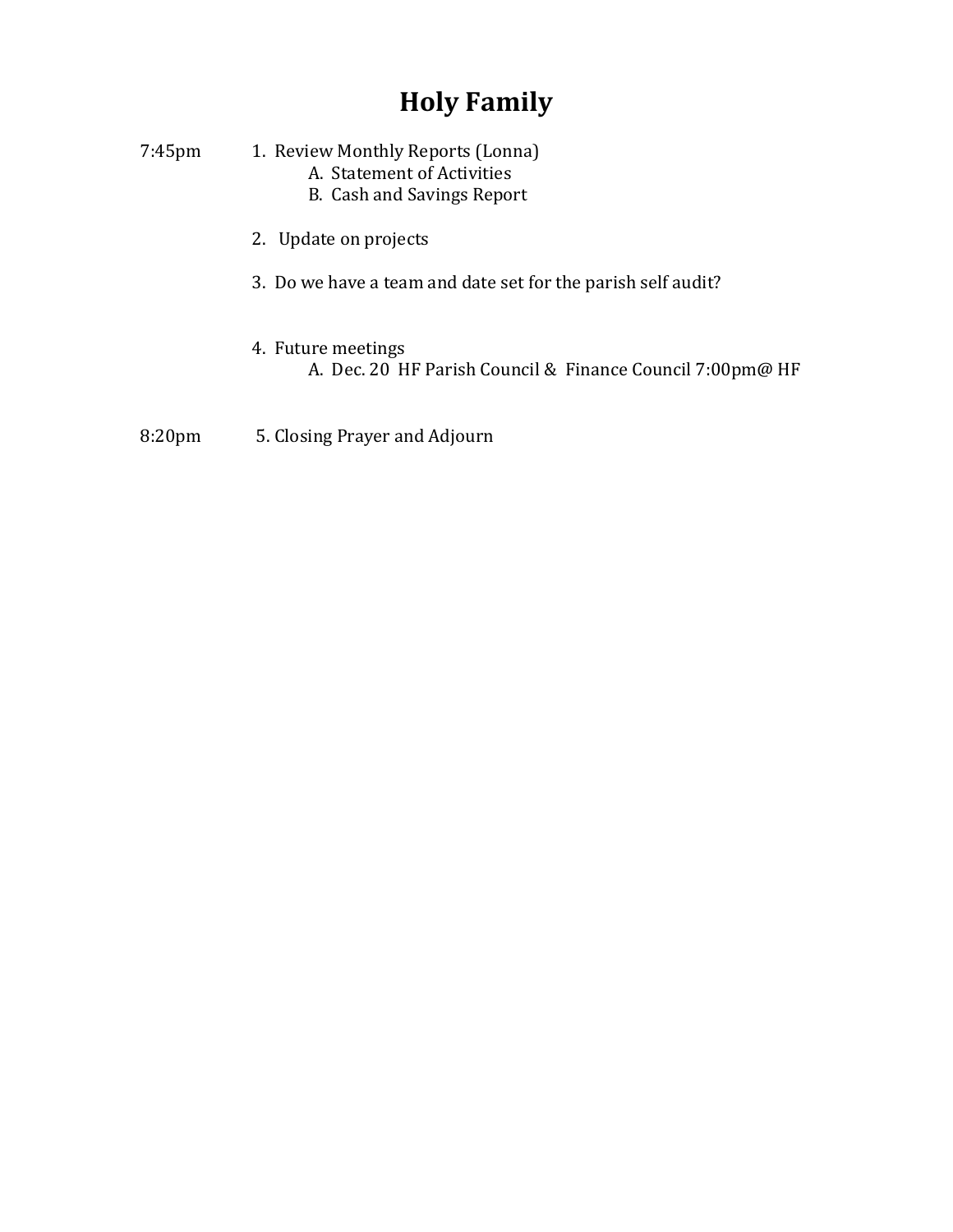#### **St. Mary's Council**

- 7:45pm 1. Monthly Reports (Sharon) A. Statement of Activities B. Cash and Balances
	- 2. Diocesan Audit
	- 3. Part-Time Youth Minister
	- 4. Part-Time RE Coordinator
	- 5. Evening CCD Meals
	- 6. Capital Campaign
		- A. Parking Lot
		- B. Fencing
	- 7. Any Other
	- 9. Future meetings

A. St. Mary's Joint Parish Council & Finance Council Meeting on October 18th @7[:p.m.in](http://p.m.in/) Cafeteria B. 2019 (up to Month of April)

8:20pm 10. Closing Prayer and adjourn